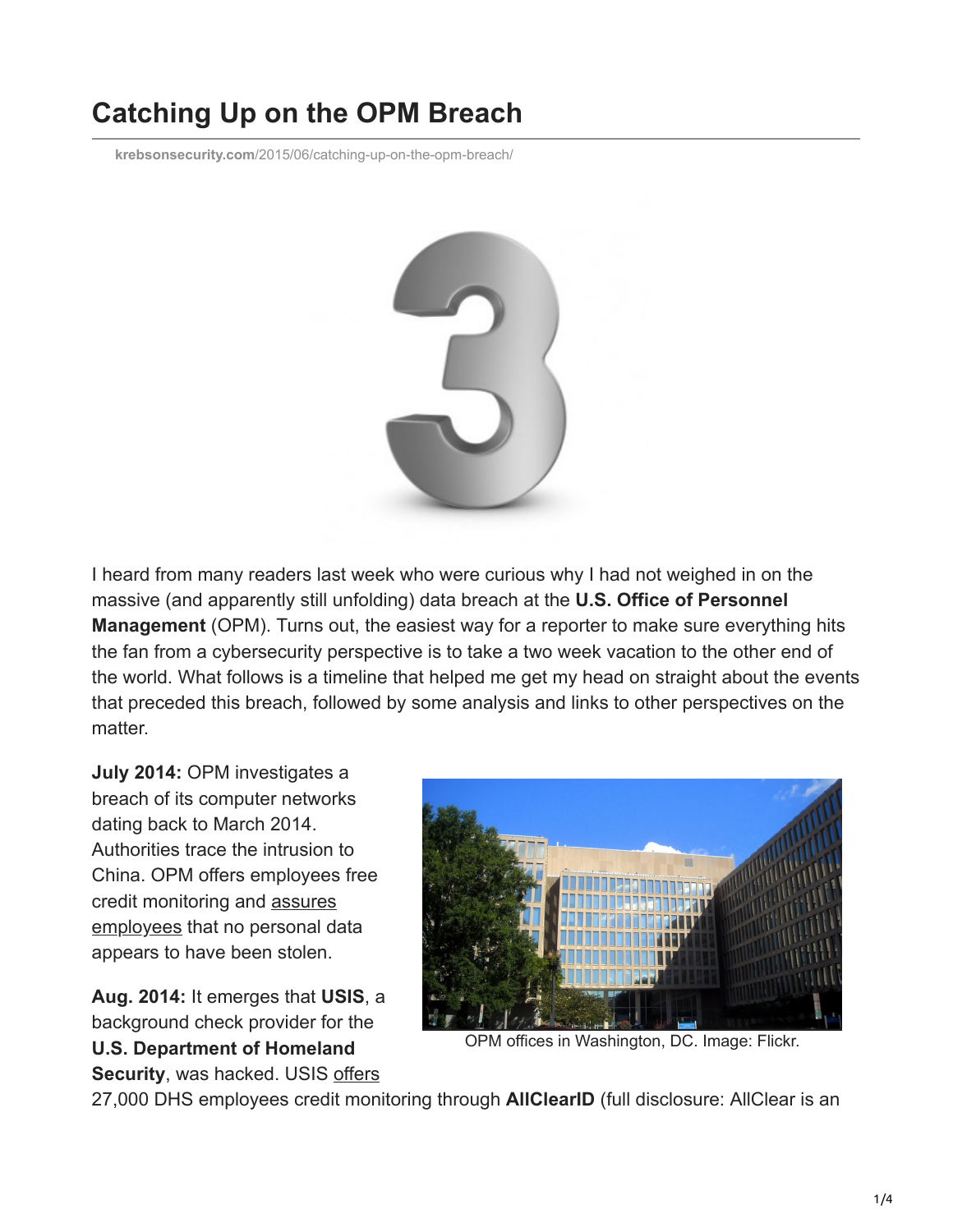advertiser on this blog). Investigators say Chinese are hackers responsible, and that the attackers broke in by [exploiting a vulnerability](http://www.nextgov.com/cybersecurity/2015/05/third-party-software-was-entry-point-background-check-system-hack/112354/) in an enterprise management software product from SAP. OPM soon suspends work with USIS.

**November 2014:** A [report](http://www.opm.gov/news/reports-publications/semi-annual-reports/sar52.pdf) (PDF) by OPM's **Office of the Inspector General** on the agency's compliance with [Federal Information Security Management Act](https://en.wikipedia.org/wiki/Federal_Information_Security_Management_Act_of_2002) finds "significant" deficiencies in the department's IT security. The report found OPM did not maintain a comprehensive inventory of servers, databases and network devices, nor were auditors able to tell if OPM even had a vulnerability scanning program. The audit also found that multifactor authentication (the use of a token such as a smart card, along with an access code) was not required to access OPM systems. "We believe that the volume and sensitivity of OPM systems that are operating without an active Authorization represents a material weakness in the internal control structure of the agency's IT security program," the report concluded.

**Dec. 2014**: **KeyPoint**, a company that took over background checks for USIS, suffers [breach. OPM states that there is "no conclusive evidence to confirm sensitive informat](http://www.washingtonpost.com/business/economy/keypoint-suffers-network-breach-thousands-of-fed-workers-could-be-affected/2014/12/18/e6c7146c-86e1-11e4-a702-fa31ff4ae98e_story.html)ion was removed from the system." OPM vows to notify 48,439 federal workers that their information may have been exposed in the attack.

**Feb. 2015:** Health insurance giant Anthem [discloses breach](http://krebsonsecurity.com/2015/02/data-breach-at-health-insurer-anthem-could-impact-millions/) impacting nearly 80 million customers. Experts later trace domains, IP addresses implicated in attack to Chinese [hackers. Anthem offers two years of free credit monitoring services through AllClearID](http://krebsonsecurity.com/2015/02/anthem-breach-may-have-started-in-april-2014/).

**May 2015:** Premera Blue Cross, one of the insurance carriers that participates in the Federal Employees Health Benefits Program, discloses a breach affecting 11 million customers. Federal auditors at OPM [warned Premera](http://www.seattletimes.com/business/local-business/feds-warned-premera-about-security-flaws-before-breach/) three weeks prior to the breach that its network security procedures were inadequate. Unlike the Anthem breach, the incident at Premera exposes clinical medical information in addition to personally identifiable information. Premera [offers](http://www.premeraupdate.com/free-credit-monitoring) two years of free credit monitoring through **Experian**.

**May 2015:** Carefirst Blue Cross discloses breach impacting 1.1 million customers. Clues unearthed by researchers [point to the same attack infrastructure and methods](http://krebsonsecurity.com/2015/05/carefirst-blue-cross-breach-hits-1-1m/) used in the Anthem and Premera breach. Carefirst [offers](http://www.carefirstanswers.com/monitoring.html) two years free credit monitoring through Experian.

**June 2015:** OPM discloses breach affecting up to 4 million federal employees, [offers](https://www.csid.com/opm/) 18 months of free credit monitoring through **CSID**. Follow-up reports indicate that the breach may extend well beyond federal employees to individuals who applied for security clearances with the federal government.

ANALYSIS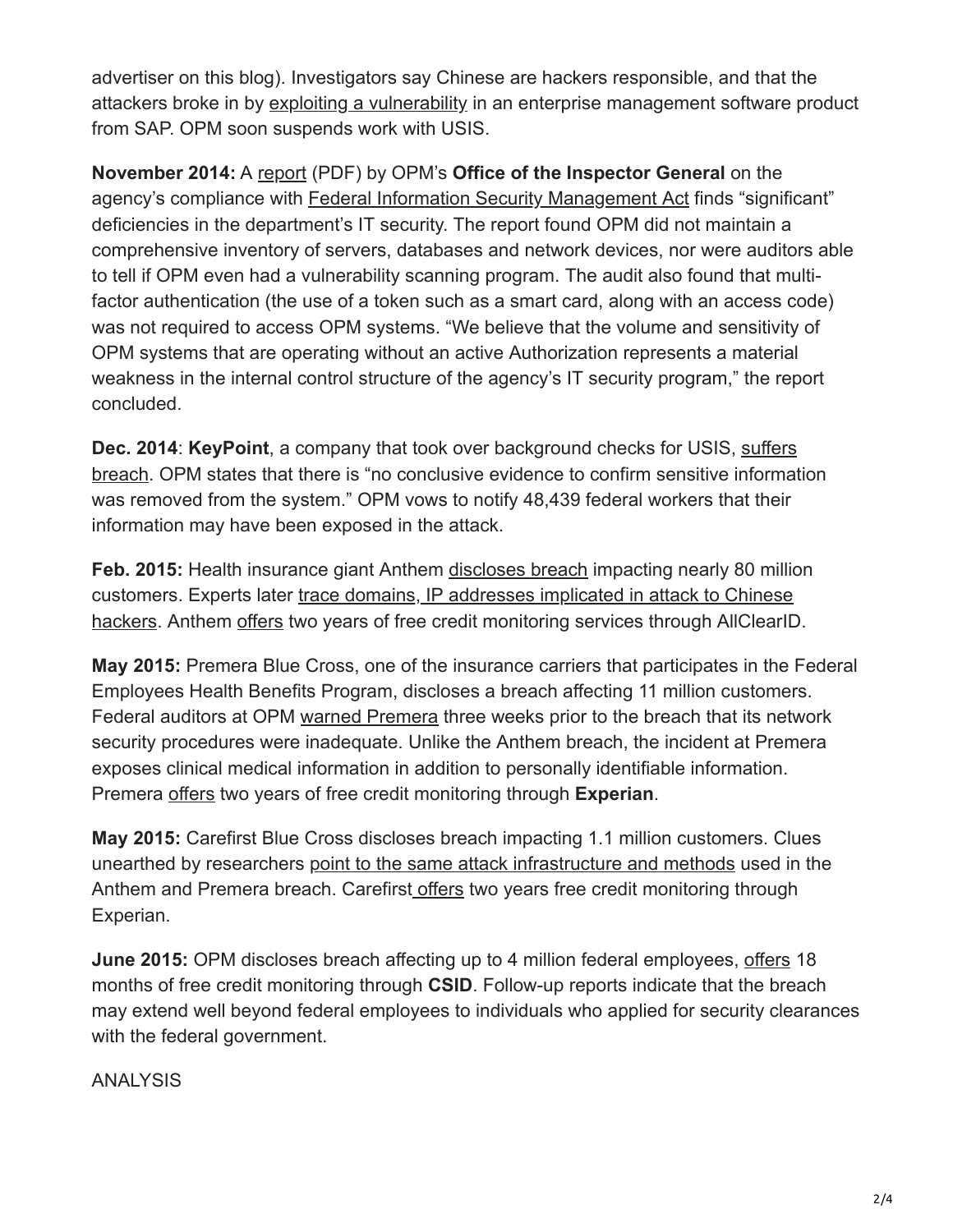As the OPM's Inspector General report put it, "attacks like the ones on Anthem and Premera [and OPM] are likely to increase. In these cases, the risk to Federal employees and their families will probably linger long after the free credit monitoring offered by these companies expires."

That would appear to be the understatement of the year. The OPM runs a little program called [e-QIP](https://en.wikipedia.org/wiki/E-QIP), which processes applications for security clearances for federal agencies, including top secret and above. This bit, from [a July 10, 2014 story](http://www.washingtonpost.com/world/national-security/chinese-hackers-go-after-us-workers-personal-data/2014/07/10/92db92e8-0846-11e4-8a6a-19355c7e870a_story.html) in *The Washington Post*, puts the depth and breadth of this breach in better perspective:

"In those files are huge treasure troves of personal data, including "applicants' financial histories and investment records, children's and relatives' names, foreign trips taken and contacts with foreign nationals, past residences, and names of neighbors and close friends such as college roommates and co-workers. Employees log in using their Social Security numbers."

That quote aptly explains why a nation like China might wish to hoover up data from the OPM and a network of healthcare providers that serve federal employees: If you were a state and wished to recruit foreign spies or uncover traitors within your own ranks, what sort of goldmine might this data be? Imagine having access to files that include interviews with a target's friends and acquaintances over the years, some of whom could well have shared useful information about that person's character flaws, weaknesses and proclivities.

For its part, China has steadfastly denied involvement. Politico cites a news story from the Chinese news service *Xinhua* which [dismissed](http://news.xinhuanet.com/english/2015-06/05/c_134300869.htm) the U.S. allegations as "obviously another case of Washington's habitual slander against Beijing on cybersecurity."

"It also pointed to the information disclosed by former NSA subcontractor Edward Snowden, saying the U.S. itself is guilty of 'large-scale, organized cyber theft, wiretapping and supervision of political figures, enterprises and individuals of other countries, including China'," **Politico**'s **David Perera** [writes](http://www.politico.com/story/2015/06/personal-data-of-4-million-federal-employees-hacked-118655.html).

[There are some who would say it is wrong or at least foolhardy to dwell on forensic data and](http://www.threatconnect.com/news/opm-breach-analysis-update/) other clues suggesting that hackers closely allied with the Chinese government were involved in these attacks. Indeed, there is a contingent of experts who argue that placing so much emphasis on attribution in these sorts of attacks is a diversion that distracts attention and resources from what really matters: learning from one's mistakes and focusing on better securing and maintaining our critical systems.

As part of my visit to Australia (and then to [gorgeous](https://krebsonsecurity.com/wp-content/uploads/2015/06/bfGYW.jpg) New Zealand) these past few weeks, I was invited to speak at two separate security conferences. At one of them, my talk was preceded by a speech from **Mike Burgess**, chief information security officer at **Telstra**,